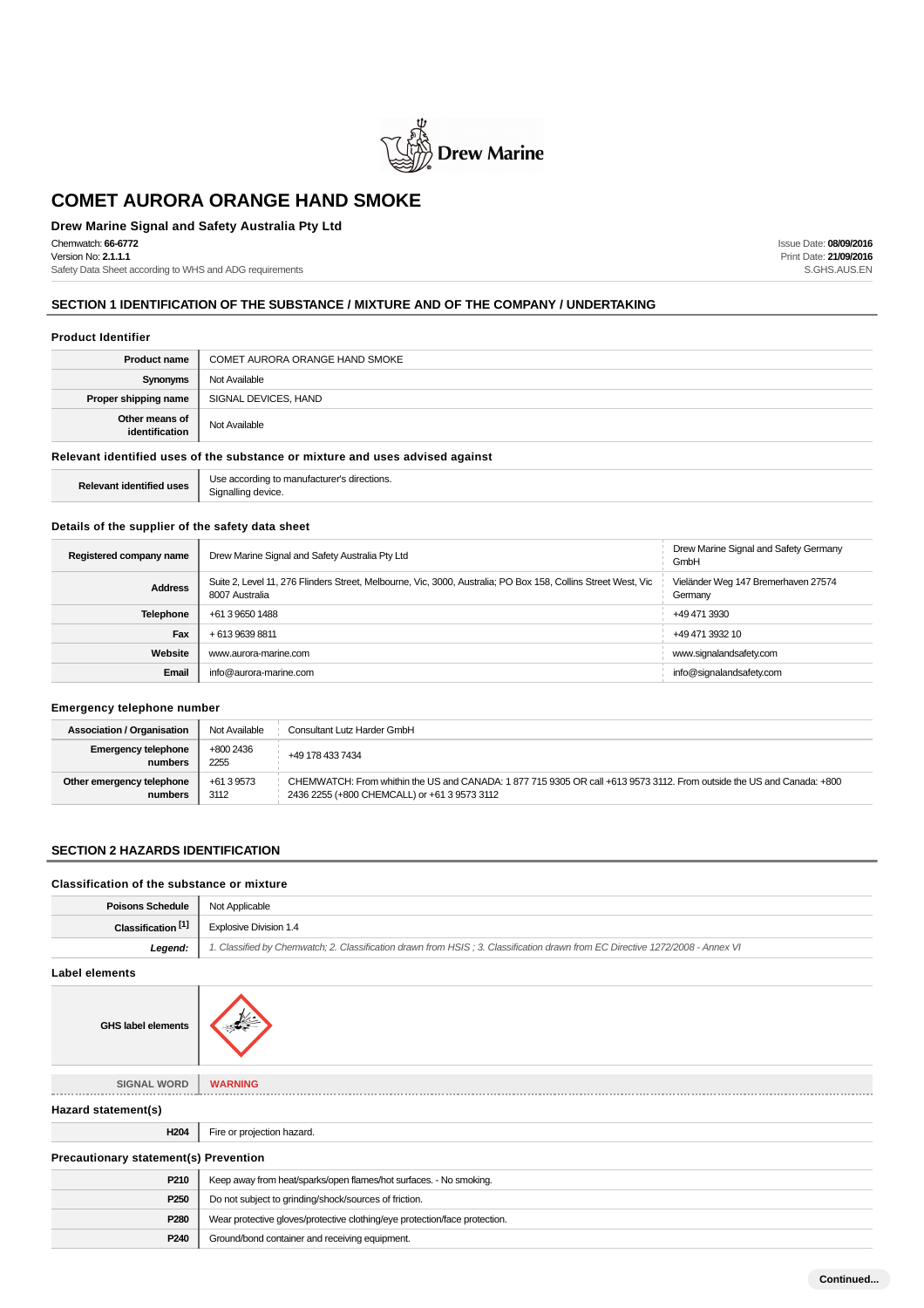## **Precautionary statement(s) Response**

| P370+P380 | In case of fire: Evacuate area.                                |
|-----------|----------------------------------------------------------------|
| P372      | Explosion risk in case of fire.                                |
| P374      | Fight fire with normal precautions from a reasonable distance. |
| P373      | DO NOT fight fire when fire reaches explosives.                |
|           |                                                                |

#### **Precautionary statement(s) Storage**

|  | <b>P401</b> Store according to local regulations for explosives. |
|--|------------------------------------------------------------------|
|--|------------------------------------------------------------------|

#### **Precautionary statement(s) Disposal**

**P501** Dispose of contents/container in accordance with local regulations.

#### **SECTION 3 COMPOSITION / INFORMATION ON INGREDIENTS**

#### **Substances**

See section below for composition of Mixtures

#### **Mixtures**

| <b>CAS No</b> | %[weight] | Name                   |
|---------------|-----------|------------------------|
|               |           | device contains        |
| 842-07-9      | 30-60     | C.I. Solvent Yellow 14 |
| 3811-04-9     | 10-30     | potassium chlorate     |
| 63-42-3       | 10-30     | alpha-lactose          |
| 1332-58-7     | 10-30     | kaolin                 |
| 9004-53-9     | $<$ 10    | dextrins               |
| 1314-13-2     | < 10      | zinc oxide             |
| 557-05-1      | $<$ 10    | zinc stearate          |
| Not Available | < 10      | pyrodex p.             |
| 7440-42-8     | $<$ 10    | boron                  |
| 7757-79-1     | $<$ 10    | potassium nitrate      |
| 10022-31-8    | $<$ 10    | barium nitrate         |
|               |           |                        |

## **SECTION 4 FIRST AID MEASURES**

#### **Description of first aid measures**

| <b>Eye Contact</b>  | If this product comes in contact with eyes:<br>• Wash out immediately with water.<br>If irritation continues, seek medical attention.<br>► Removal of contact lenses after an eye injury should only be undertaken by skilled personnel.                                                                                                                                                                                                                                                                                                      |
|---------------------|-----------------------------------------------------------------------------------------------------------------------------------------------------------------------------------------------------------------------------------------------------------------------------------------------------------------------------------------------------------------------------------------------------------------------------------------------------------------------------------------------------------------------------------------------|
| <b>Skin Contact</b> | If skin contact occurs:<br>Inmediately remove all contaminated clothing, including footwear.<br>Flush skin and hair with running water (and soap if available).<br>▶ Seek medical attention in event of irritation.                                                                                                                                                                                                                                                                                                                           |
| Inhalation          | If fumes or combustion products are inhaled remove from contaminated area.<br>Lay patient down. Keep warm and rested.<br>► Prostheses such as false teeth, which may block airway, should be removed, where possible, prior to initiating first aid procedures.<br>▶ Apply artificial respiration if not breathing, preferably with a demand valve resuscitator, bag-valve mask device, or pocket mask as trained. Perform CPR if<br>necessary.<br>Transport to hospital, or doctor, without delay.                                           |
| Ingestion           | Not considered a normal route of entry.<br>If swallowed do <b>NOT</b> induce vomiting.<br>If vomiting occurs, lean patient forward or place on left side (head-down position, if possible) to maintain open airway and prevent aspiration.<br>• Observe the patient carefully.<br>► Never give liquid to a person showing signs of being sleepy or with reduced awareness; i.e. becoming unconscious.<br>► Give water to rinse out mouth, then provide liquid slowly and as much as casualty can comfortably drink.<br>▶ Seek medical advice. |

**Indication of any immediate medical attention and special treatment needed**

Treat symptomatically.

#### **SECTION 5 FIREFIGHTING MEASURES**

#### **Extinguishing media**

- **DANGER**: Deliver media remotely.
- For minor fires: Flooding quantities only.
- For large fires: **Do not** attempt to extinguish.
- |Apply by mechanical means only. Fight all fires from a remote and explosion resistant site.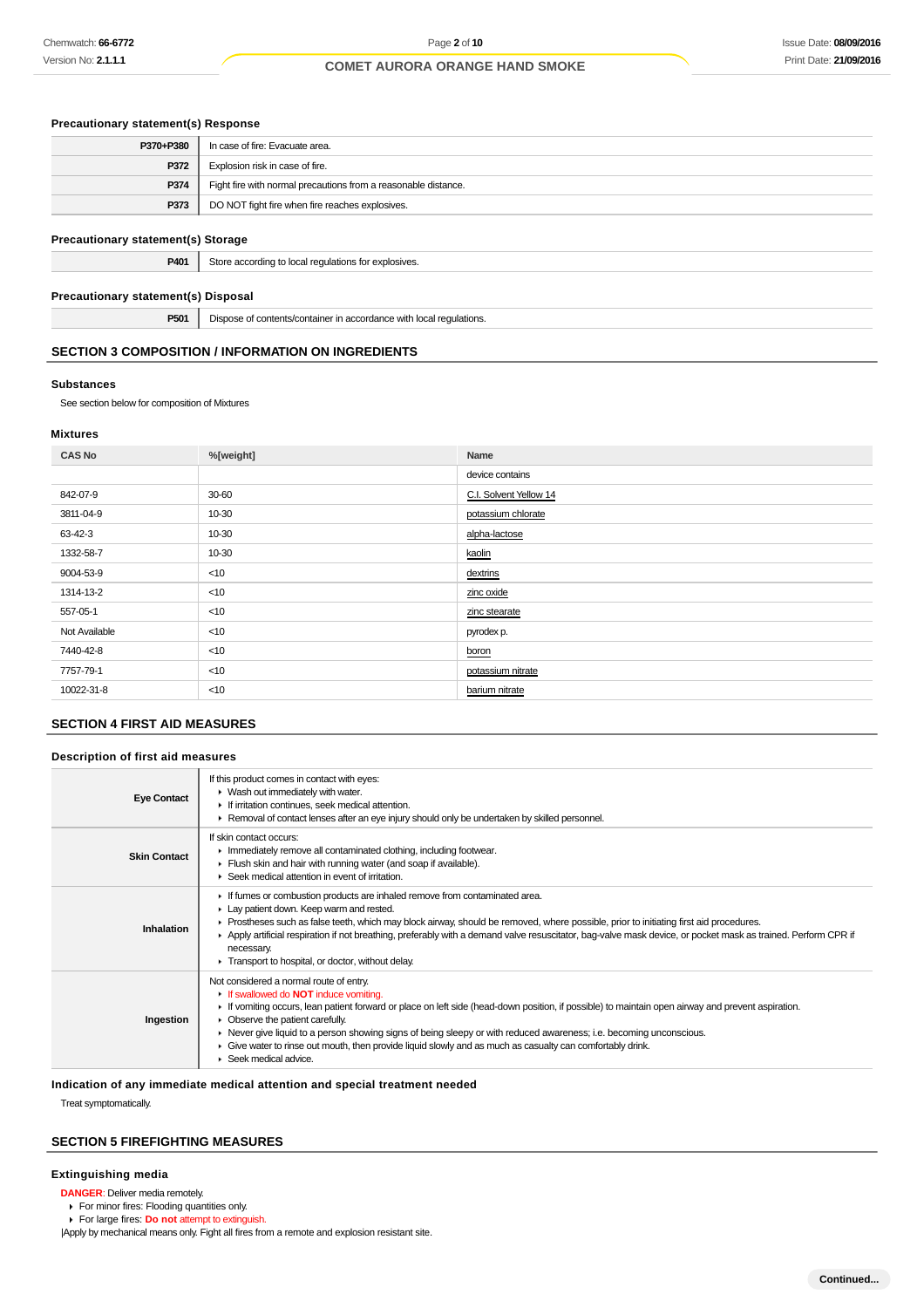## **Special hazards arising from the substrate or mixture**

| <b>Fire Incompatibility</b>    | Avoid contact with other chemicals.                                                                                                                                                                                                                                                                                                                                                                                                                                                                                                                                                                                                                                                                                                                                                                                                                                                                                                                                                                                                            |  |  |
|--------------------------------|------------------------------------------------------------------------------------------------------------------------------------------------------------------------------------------------------------------------------------------------------------------------------------------------------------------------------------------------------------------------------------------------------------------------------------------------------------------------------------------------------------------------------------------------------------------------------------------------------------------------------------------------------------------------------------------------------------------------------------------------------------------------------------------------------------------------------------------------------------------------------------------------------------------------------------------------------------------------------------------------------------------------------------------------|--|--|
| <b>Advice for firefighters</b> |                                                                                                                                                                                                                                                                                                                                                                                                                                                                                                                                                                                                                                                                                                                                                                                                                                                                                                                                                                                                                                                |  |  |
| <b>Fire Fighting</b>           | <b>WARNING: EXPLOSIVE MATERIALS / ARTICLES PRESENT!</b><br>Evacuate all personnel and move upwind.<br>Prevent re-entry.<br>Alert Fire Brigade and tell them location and nature of hazard.<br>• May detonate and burning material may be propelled from fire.<br>• Wear full-body protective clothing with breathing apparatus.<br>▶ Prevent, by any means available, spillage and fire effluent from entering drains and water courses.<br>Fight fire from safe distances and from protected locations.<br>$\blacktriangleright$ Use flooding quantities of water.<br><b>DO NOT</b> approach containers or packages suspected to be hot.<br>• Cool any exposed containers not involved in fire from a protected location.<br>Equipment should be thoroughly decontaminated after use.<br>Slight hazard when exposed to heat, flame and oxidisers.                                                                                                                                                                                             |  |  |
| <b>Fire/Explosion Hazard</b>   | Division 1.4 Substances, mixtures and articles which present no significant hazard: substances, mixtures and articles which present only a small hazard in the<br>event of ignition or initiation. The effects are largely confined to the package and no projection of fragments of appreciable size or range is to be expected. An<br>external fire shall not cause virtually instantaneous explosion of almost the entire contents of the package.<br>Compatibility Group G explosives are pyrotechnic substances, or article containing a pyrotechnic substances, or article containing both an explosive substance<br>and an illuminating, incendiary, tear- or smoke-producing substance (other than a water-activated article or one containing white phosphorus, phosphides, a<br>pyrophoric substance, a flammable liquid or gel, or hypergolic liquids).<br>Combustible. Will burn if ignited.Combustion products include; carbon monoxide (CO) carbon dioxide (CO2) other pyrolysis products typical of burning<br>organic material |  |  |
| <b>HAZCHEM</b>                 | E                                                                                                                                                                                                                                                                                                                                                                                                                                                                                                                                                                                                                                                                                                                                                                                                                                                                                                                                                                                                                                              |  |  |

#### **SECTION 6 ACCIDENTAL RELEASE MEASURES**

**Personal precautions, protective equipment and emergency procedures** See section 8

# **Environmental precautions**

See section 12

#### **Methods and material for containment and cleaning up**

| <b>Minor Spills</b> | <b>WARNING!: EXPLOSIVE.</b><br>BLAST and/or PROJECTION and/or FIRE HAZARD<br>$\triangleright$ Clean up all spills immediately.<br>Avoid inhalation of the material and avoid contact with eyes and skin.<br>• Wear impervious gloves and safety glasses.<br>Remove all ignition sources.<br>Use spark-free tools when handling.<br>Sweep into non-sparking containers or barrels and moisten with water.<br>• Place spilled material in clean, sealable, labelled container for disposal.<br>Flush area with large amounts of water.                                                                                                                                                                                                                                                                     |
|---------------------|----------------------------------------------------------------------------------------------------------------------------------------------------------------------------------------------------------------------------------------------------------------------------------------------------------------------------------------------------------------------------------------------------------------------------------------------------------------------------------------------------------------------------------------------------------------------------------------------------------------------------------------------------------------------------------------------------------------------------------------------------------------------------------------------------------|
| <b>Major Spills</b> | <b>WARNING!: EXPLOSIVE.</b><br>• Clear area of personnel and move upwind.<br>Alert Fire Brigade and tell them location and nature of hazard.<br>$\blacktriangleright$ May be violently or explosively reactive.<br>▶ Wear full body protective clothing with breathing apparatus.<br>• Consider evacuation (or protect in place).<br>In case of transport accident notify Police, Emergency Authority, Competent Explosives Authority or Manufacturer.<br>▶ No smoking, naked lights, heat or ignition sources.<br>Increase ventilation.<br>• Use extreme caution to prevent physical shock.<br>Use only spark-free shovels and explosion-proof equipment.<br>Collect recoverable material and segregate from spilled material.<br>$\blacktriangleright$ Wash spill area with large quantities of water. |

Personal Protective Equipment advice is contained in Section 8 of the SDS.

## **SECTION 7 HANDLING AND STORAGE**

## **Precautions for safe handling**

| Safe handling |  |
|---------------|--|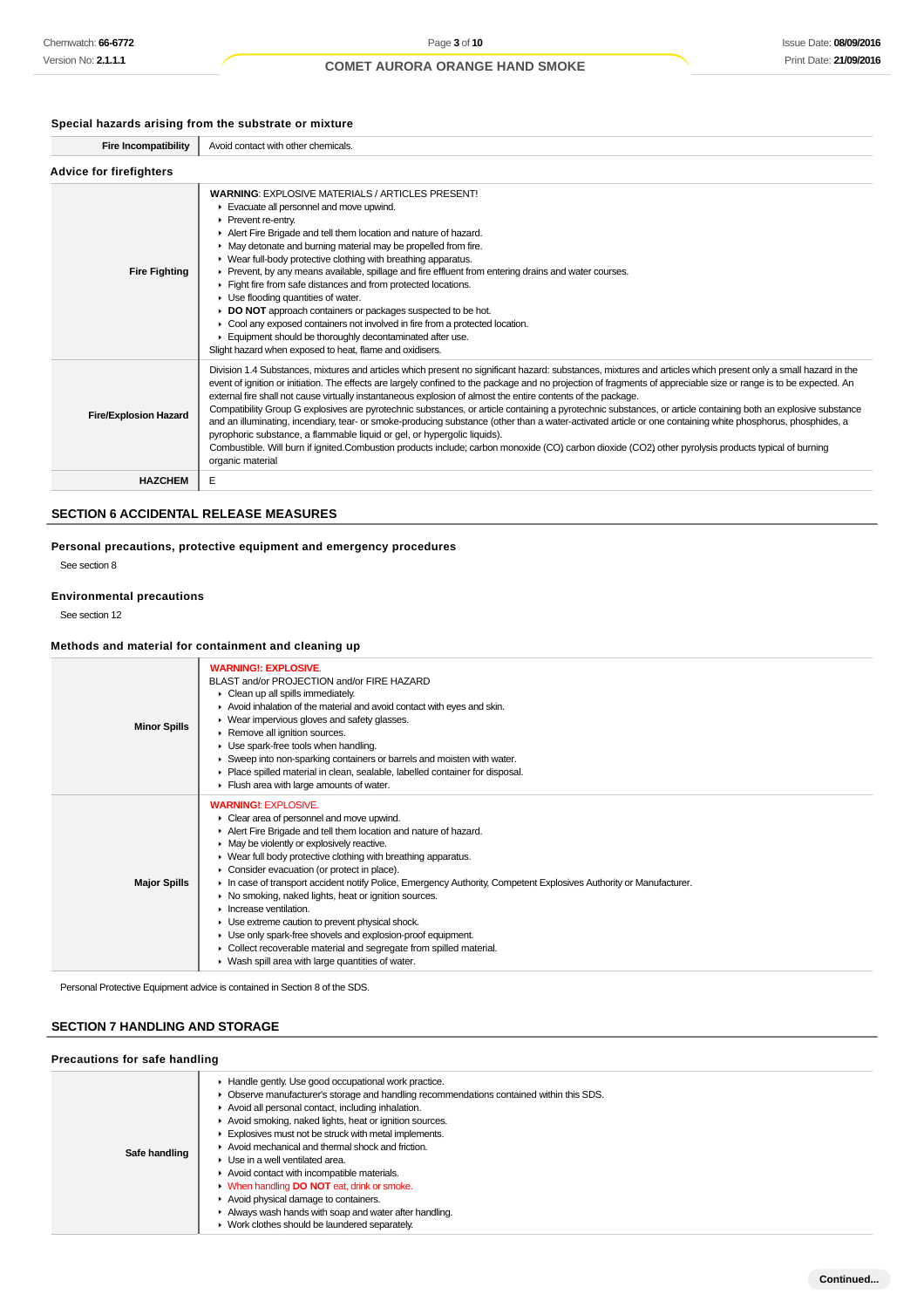| Store in an isolated area away from other materials.<br>Other information<br>EXTER Keep storage area free of debris, waste and combustibles.<br>▶ Protect containers against physical damage.<br>$\triangleright$ Check regularly for spills and leaks<br><b>NOTE:</b> If explosives need to be destroyed contact the Competent Authority.<br>Store away from incompatible materials.<br>Keep out of reach of children. |  | ► Store cases in a well ventilated magazine licenced for the appropriate Class, Division and Compatibility Group.<br>▶ Rotate stock to prevent ageing. Use on FIFO (first in-first out) basis.<br>▶ Observe manufacturer's storage and handling recommendations contained within this SDS.<br>Store in a cool place in original containers.<br>▶ Keep containers securely sealed.<br>• No smoking, naked lights, heat or ignition sources. |
|-------------------------------------------------------------------------------------------------------------------------------------------------------------------------------------------------------------------------------------------------------------------------------------------------------------------------------------------------------------------------------------------------------------------------|--|--------------------------------------------------------------------------------------------------------------------------------------------------------------------------------------------------------------------------------------------------------------------------------------------------------------------------------------------------------------------------------------------------------------------------------------------|
|-------------------------------------------------------------------------------------------------------------------------------------------------------------------------------------------------------------------------------------------------------------------------------------------------------------------------------------------------------------------------------------------------------------------------|--|--------------------------------------------------------------------------------------------------------------------------------------------------------------------------------------------------------------------------------------------------------------------------------------------------------------------------------------------------------------------------------------------------------------------------------------------|

## **Conditions for safe storage, including any incompatibilities**

| Suitable container      | All packaging for Class 1 Goods shall be in accordance with the requirements of the relevant Code for the transport of Dangerous Goods.<br>Class 1 is unique in that the type of packaging used frequently has a very decisive effect on the hazard and therefore on the assignment to a particular<br>division     |
|-------------------------|---------------------------------------------------------------------------------------------------------------------------------------------------------------------------------------------------------------------------------------------------------------------------------------------------------------------|
| Storage incompatibility | Avoid contact with other explosives, pyrotechnics, solvents, adhesives, paints, cleaners and unauthorized metals, plastics, packing equipment and materials.<br>Avoid contamination with acids, alkalis, reducing agents, amines and phosphorus.<br>Explosion hazard may follow contact with incompatible materials |

## **SECTION 8 EXPOSURE CONTROLS / PERSONAL PROTECTION**

## **Control parameters**

## **OCCUPATIONAL EXPOSURE LIMITS (OEL)**

| Source                       | Ingredient     | <b>Material name</b>                         | <b>TWA</b>                                     | <b>STEL</b>       | Peak          | <b>Notes</b>  |
|------------------------------|----------------|----------------------------------------------|------------------------------------------------|-------------------|---------------|---------------|
| Australia Exposure Standards | kaolin         | Kaolin                                       | $10 \text{ mg/m}$                              | Not Available     | Not Available | Not Available |
| Australia Exposure Standards | zinc oxide     | Zinc oxide (dust) / Zinc oxide (fume)        | $10 \,\mathrm{mq/m}$ $3/5 \,\mathrm{mq/m}$ $3$ | $10 \text{ mg/m}$ | Not Available | Not Available |
| Australia Exposure Standards | zinc stearate  | <b>Stearates</b>                             | $10 \text{ mg/m}$                              | Not Available     | Not Available | Not Available |
| Australia Exposure Standards | boron          | Fume (thermally generated) (respirable dust) | $2 \text{ mg/m}$                               | Not Available     | Not Available | Not Available |
| Australia Exposure Standards | barium nitrate | Barium, soluble compounds (as Ba)            | $0.5 \,\mathrm{mq/m}$ 3                        | Not Available     | Not Available | Not Available |

## **EMERGENCY LIMITS**

| Chemwatch: 66-6772                                                                               |                                | Page 4 of 10                                                                                                                                                                                                                                                                                                                                                                                                                                                                                                                                                                                                                                                                                                                                                                       |                   |                        |                       |                      | <b>Issue Date: 08/09/20</b> |
|--------------------------------------------------------------------------------------------------|--------------------------------|------------------------------------------------------------------------------------------------------------------------------------------------------------------------------------------------------------------------------------------------------------------------------------------------------------------------------------------------------------------------------------------------------------------------------------------------------------------------------------------------------------------------------------------------------------------------------------------------------------------------------------------------------------------------------------------------------------------------------------------------------------------------------------|-------------------|------------------------|-----------------------|----------------------|-----------------------------|
| Version No: <b>2.1.1.1</b>                                                                       |                                | <b>COMET AURORA ORANGE HAND SMOKE</b>                                                                                                                                                                                                                                                                                                                                                                                                                                                                                                                                                                                                                                                                                                                                              |                   |                        |                       |                      | Print Date: 21/09/20        |
| <b>Other information</b>                                                                         | Keep out of reach of children. | ► Store cases in a well ventilated magazine licenced for the appropriate Class, Division and Compatibility Group.<br>▶ Rotate stock to prevent ageing. Use on FIFO (first in-first out) basis.<br>▶ Observe manufacturer's storage and handling recommendations contained within this SDS.<br>Store in a cool place in original containers.<br>▶ Keep containers securely sealed.<br>• No smoking, naked lights, heat or ignition sources.<br>Store in an isolated area away from other materials.<br>Exteep storage area free of debris, waste and combustibles.<br>Protect containers against physical damage.<br>• Check regularly for spills and leaks<br>NOTE: If explosives need to be destroyed contact the Competent Authority.<br>Store away from incompatible materials. |                   |                        |                       |                      |                             |
|                                                                                                  |                                |                                                                                                                                                                                                                                                                                                                                                                                                                                                                                                                                                                                                                                                                                                                                                                                    |                   |                        |                       |                      |                             |
| Conditions for safe storage, including any incompatibilities<br>Suitable container               | division                       | All packaging for Class 1 Goods shall be in accordance with the requirements of the relevant Code for the transport of Dangerous Goods.<br>► Class 1 is unique in that the type of packaging used frequently has a very decisive effect on the hazard and therefore on the assignment to a particular<br>Avoid contact with other explosives, pyrotechnics, solvents, adhesives, paints, cleaners and unauthorized metals, plastics, packing equipment and materials.                                                                                                                                                                                                                                                                                                              |                   |                        |                       |                      |                             |
| Storage incompatibility                                                                          |                                | Avoid contamination with acids, alkalis, reducing agents, amines and phosphorus.                                                                                                                                                                                                                                                                                                                                                                                                                                                                                                                                                                                                                                                                                                   |                   |                        |                       |                      |                             |
|                                                                                                  |                                | Explosion hazard may follow contact with incompatible materials                                                                                                                                                                                                                                                                                                                                                                                                                                                                                                                                                                                                                                                                                                                    |                   |                        |                       |                      |                             |
|                                                                                                  |                                | <b>SECTION 8 EXPOSURE CONTROLS / PERSONAL PROTECTION</b>                                                                                                                                                                                                                                                                                                                                                                                                                                                                                                                                                                                                                                                                                                                           |                   |                        |                       |                      |                             |
| <b>Control parameters</b><br><b>OCCUPATIONAL EXPOSURE LIMITS (OEL)</b><br><b>INGREDIENT DATA</b> |                                |                                                                                                                                                                                                                                                                                                                                                                                                                                                                                                                                                                                                                                                                                                                                                                                    |                   |                        |                       |                      |                             |
| Source                                                                                           | Ingredient                     | <b>Material name</b>                                                                                                                                                                                                                                                                                                                                                                                                                                                                                                                                                                                                                                                                                                                                                               | <b>TWA</b>        |                        | <b>STEL</b>           | Peak                 | <b>Notes</b>                |
| Australia Exposure Standards                                                                     | kaolin                         | Kaolin                                                                                                                                                                                                                                                                                                                                                                                                                                                                                                                                                                                                                                                                                                                                                                             | $10 \text{ mg/m}$ |                        | Not Available         | Not Available        | Not Available               |
| Australia Exposure Standards                                                                     | zinc oxide                     | Zinc oxide (dust) / Zinc oxide (fume)                                                                                                                                                                                                                                                                                                                                                                                                                                                                                                                                                                                                                                                                                                                                              |                   | 10 mg/m $3/5$ mg/m $3$ | $10 \,\mathrm{mg/m}$  | Not Available        | Not Available               |
| Australia Exposure Standards                                                                     | zinc stearate                  | <b>Stearates</b>                                                                                                                                                                                                                                                                                                                                                                                                                                                                                                                                                                                                                                                                                                                                                                   | $10 \text{ mg/m}$ |                        | Not Available         | Not Available        | Not Available               |
| Australia Exposure Standards                                                                     | boron                          | Fume (thermally generated) (respirable dust)                                                                                                                                                                                                                                                                                                                                                                                                                                                                                                                                                                                                                                                                                                                                       | $2 \text{ mg/m}$  |                        | Not Available         | Not Available        | Not Available               |
| Australia Exposure Standards                                                                     | barium nitrate                 | Barium, soluble compounds (as Ba)                                                                                                                                                                                                                                                                                                                                                                                                                                                                                                                                                                                                                                                                                                                                                  | $0.5$ mg/m $3$    |                        | Not Available         | Not Available        | Not Available               |
| <b>EMERGENCY LIMITS</b>                                                                          |                                |                                                                                                                                                                                                                                                                                                                                                                                                                                                                                                                                                                                                                                                                                                                                                                                    |                   |                        |                       |                      |                             |
| Ingredient                                                                                       | <b>Material name</b>           |                                                                                                                                                                                                                                                                                                                                                                                                                                                                                                                                                                                                                                                                                                                                                                                    |                   |                        | TEEL-1                | TEEL-2               | TEEL-3                      |
| potassium chlorate                                                                               | Potassium chlorate             |                                                                                                                                                                                                                                                                                                                                                                                                                                                                                                                                                                                                                                                                                                                                                                                    |                   | $2.3 \text{ mg/m}$     |                       | $25 \text{ mg/m}$    | 900 mg/m3                   |
| kaolin                                                                                           |                                | Kaolin; (Aluminum silicate hydroxide; Fuller's earth [8031-18-3])                                                                                                                                                                                                                                                                                                                                                                                                                                                                                                                                                                                                                                                                                                                  |                   | $2 \text{ mg/m}$       |                       | $2 \text{ mg/m}$     | 4.6 mg/m $3$                |
| zinc oxide                                                                                       | Zinc oxide                     |                                                                                                                                                                                                                                                                                                                                                                                                                                                                                                                                                                                                                                                                                                                                                                                    |                   | $10 \text{ mg/m}$      |                       | $15 \,\mathrm{mg/m}$ | 2500 mg/m3                  |
| zinc stearate                                                                                    | Zinc stearate                  |                                                                                                                                                                                                                                                                                                                                                                                                                                                                                                                                                                                                                                                                                                                                                                                    |                   | $13 \text{ mg/m}$      |                       | $13 \text{ mg/m}$    | 77 mg/m3                    |
| boron                                                                                            | Boron                          |                                                                                                                                                                                                                                                                                                                                                                                                                                                                                                                                                                                                                                                                                                                                                                                    |                   | $7.9 \text{ mg/m}$     |                       | 87 mg/m3             | $130 \text{ mg/m}$          |
| potassium nitrate                                                                                | Potassium nitrate              |                                                                                                                                                                                                                                                                                                                                                                                                                                                                                                                                                                                                                                                                                                                                                                                    |                   |                        | $0.074$ mg/m3         | 0.82 mg/m3           | 600 mg/m3                   |
| barium nitrate                                                                                   | Barium nitrate                 |                                                                                                                                                                                                                                                                                                                                                                                                                                                                                                                                                                                                                                                                                                                                                                                    |                   |                        | $2.9 \,\mathrm{mg/m}$ | $18 \text{ mg/m}$    | 2100 mg/m3                  |
| Ingredient                                                                                       | <b>Original IDLH</b>           |                                                                                                                                                                                                                                                                                                                                                                                                                                                                                                                                                                                                                                                                                                                                                                                    |                   | <b>Revised IDLH</b>    |                       |                      |                             |
| C.I. Solvent Yellow 14                                                                           | Not Available                  |                                                                                                                                                                                                                                                                                                                                                                                                                                                                                                                                                                                                                                                                                                                                                                                    |                   | Not Available          |                       |                      |                             |
| potassium chlorate                                                                               | Not Available                  |                                                                                                                                                                                                                                                                                                                                                                                                                                                                                                                                                                                                                                                                                                                                                                                    |                   | Not Available          |                       |                      |                             |
| alpha-lactose                                                                                    | Not Available                  |                                                                                                                                                                                                                                                                                                                                                                                                                                                                                                                                                                                                                                                                                                                                                                                    |                   | Not Available          |                       |                      |                             |
| kaolin                                                                                           | Not Available                  |                                                                                                                                                                                                                                                                                                                                                                                                                                                                                                                                                                                                                                                                                                                                                                                    |                   | Not Available          |                       |                      |                             |
| dextrins                                                                                         | Not Available                  |                                                                                                                                                                                                                                                                                                                                                                                                                                                                                                                                                                                                                                                                                                                                                                                    |                   | Not Available          |                       |                      |                             |
| zinc oxide                                                                                       | 2,500 mg/m3                    |                                                                                                                                                                                                                                                                                                                                                                                                                                                                                                                                                                                                                                                                                                                                                                                    |                   | 500 mg/m3              |                       |                      |                             |
| zinc stearate                                                                                    | Not Available                  |                                                                                                                                                                                                                                                                                                                                                                                                                                                                                                                                                                                                                                                                                                                                                                                    |                   | Not Available          |                       |                      |                             |
| pyrodex p.                                                                                       | Not Available                  |                                                                                                                                                                                                                                                                                                                                                                                                                                                                                                                                                                                                                                                                                                                                                                                    |                   | Not Available          |                       |                      |                             |
| boron                                                                                            | Not Available                  |                                                                                                                                                                                                                                                                                                                                                                                                                                                                                                                                                                                                                                                                                                                                                                                    |                   | Not Available          |                       |                      |                             |
| potassium nitrate                                                                                | Not Available                  |                                                                                                                                                                                                                                                                                                                                                                                                                                                                                                                                                                                                                                                                                                                                                                                    |                   | Not Available          |                       |                      |                             |
| barium nitrate                                                                                   | 1,100 mg/m3                    |                                                                                                                                                                                                                                                                                                                                                                                                                                                                                                                                                                                                                                                                                                                                                                                    |                   | $50 \,\mathrm{mg/m}$   |                       |                      |                             |
| <b>Exposure controls</b>                                                                         |                                |                                                                                                                                                                                                                                                                                                                                                                                                                                                                                                                                                                                                                                                                                                                                                                                    |                   |                        |                       |                      |                             |
| Appropriate engineering<br>controls                                                              | for which they are authorised. | Engineering controls for explosive articles are designed to reduce or eliminate fragmentation and/or blast effects either by suppression of the source of<br>detonation or by protection at the exposed location, or both. Barricades, shields, contained detonation chambers, and "zero quantity-distance (Q-D)"<br>magazines are examples of engineering controls.<br>Engineering controls are designed and tested in a rigorous fashion. The construction of the engineering control must be carefully duplicated in field<br>applications to assure it will function properly.<br>It is thus imperative that engineering controls be built exactly in accordance with the design package, and that they be used only for the articles (e.g.munitions)                          |                   |                        |                       |                      |                             |

## **Exposure controls**

| Appropriate engineering<br>controls | Engineering controls for explosive articles are designed to reduce or eliminate fragmentation and/or blast effects either by suppression of the source of<br>detonation or by protection at the exposed location, or both. Barricades, shields, contained detonation chambers, and "zero quantity-distance (Q-D)"<br>magazines are examples of engineering controls.<br>Engineering controls are designed and tested in a rigorous fashion. The construction of the engineering control must be carefully duplicated in field<br>applications to assure it will function properly.<br>It is thus imperative that engineering controls be built exactly in accordance with the design package, and that they be used only for the articles (e.g.munitions)<br>for which they are authorised. |
|-------------------------------------|---------------------------------------------------------------------------------------------------------------------------------------------------------------------------------------------------------------------------------------------------------------------------------------------------------------------------------------------------------------------------------------------------------------------------------------------------------------------------------------------------------------------------------------------------------------------------------------------------------------------------------------------------------------------------------------------------------------------------------------------------------------------------------------------|
|-------------------------------------|---------------------------------------------------------------------------------------------------------------------------------------------------------------------------------------------------------------------------------------------------------------------------------------------------------------------------------------------------------------------------------------------------------------------------------------------------------------------------------------------------------------------------------------------------------------------------------------------------------------------------------------------------------------------------------------------------------------------------------------------------------------------------------------------|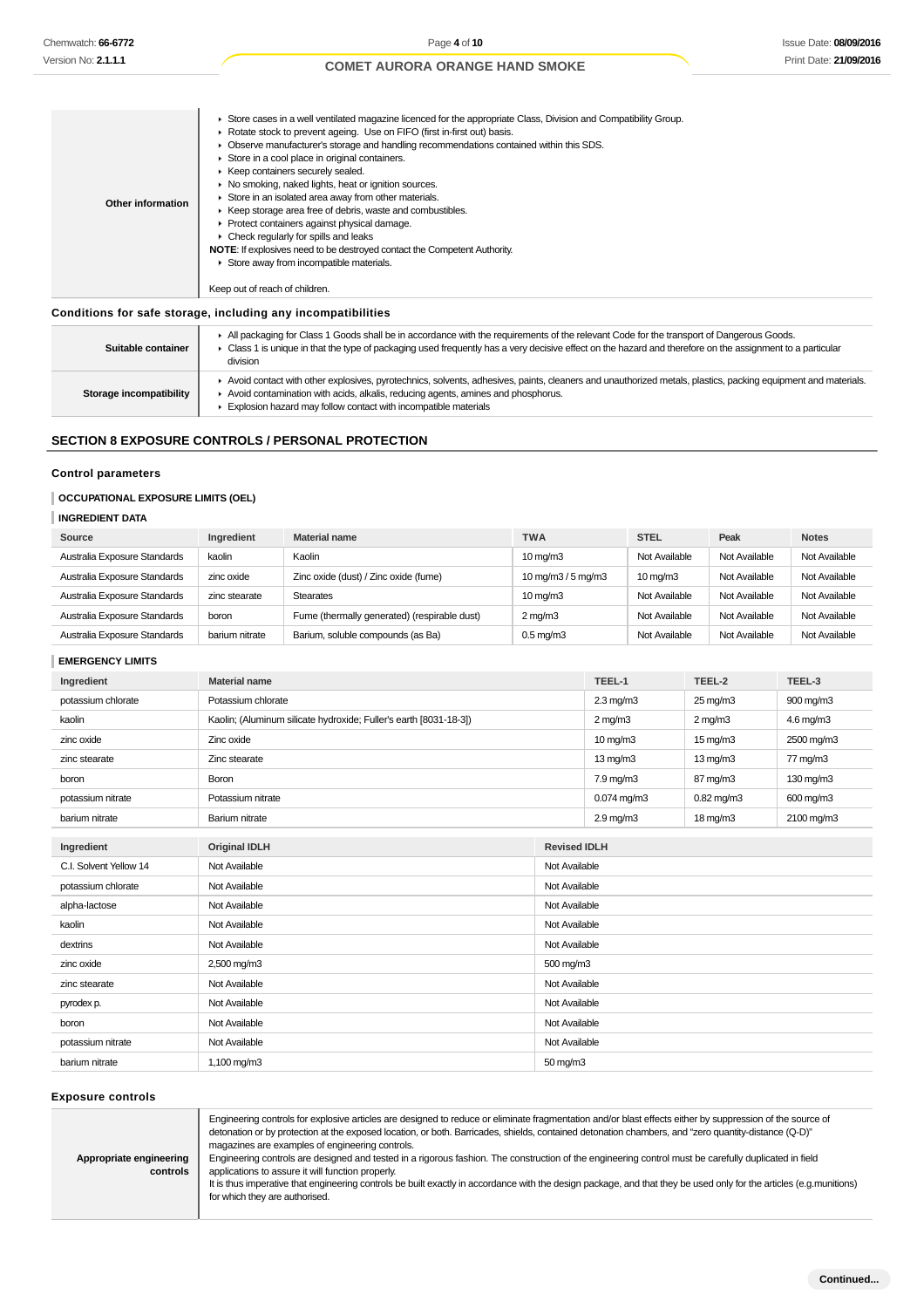| <b>Personal protection</b> |                                                                                                                                                                                                                                                  |
|----------------------------|--------------------------------------------------------------------------------------------------------------------------------------------------------------------------------------------------------------------------------------------------|
| Eye and face protection    | ▶ Safety glasses with side shields<br>$\triangleright$ Chemical goggles                                                                                                                                                                          |
| <b>Skin protection</b>     | See Hand protection below                                                                                                                                                                                                                        |
| Hands/feet protection      | ▶ Wear chemical protective gloves, e.g. PVC.<br>• Wear safety footwear or safety gumboots, e.g. Rubber                                                                                                                                           |
| <b>Body protection</b>     | See Other protection below                                                                                                                                                                                                                       |
| Other protection           | Fire resistant/ heat resistant gloves where practical, otherwise<br>► Heavy-duty chemically resistant gloves capable of providing short-term protection against spontaneous ignition.<br>▶ Safety footwear<br>Hard hat<br><b>Ear Protection.</b> |
| <b>Thermal hazards</b>     | Not Available                                                                                                                                                                                                                                    |

#### **Respiratory protection**

Respiratory protection not normally required due to the physical form of the product.

## **SECTION 9 PHYSICAL AND CHEMICAL PROPERTIES**

## **Information on basic physical and chemical properties**

| Appearance                                      | Steel tube which contains the consolidated smoke composition. The igniter plug contains a friction-sensitive primer which is actuated when the friction wire is<br>pulled. The igniter plug also contains a pyrotechnic delay element (about 2 second duration) which allows for safe functioning. The orange smoke produced<br>burns for up to 1 minute. |                                                   |                |  |
|-------------------------------------------------|-----------------------------------------------------------------------------------------------------------------------------------------------------------------------------------------------------------------------------------------------------------------------------------------------------------------------------------------------------------|---------------------------------------------------|----------------|--|
|                                                 |                                                                                                                                                                                                                                                                                                                                                           |                                                   |                |  |
| <b>Physical state</b>                           | Manufactured                                                                                                                                                                                                                                                                                                                                              | Relative density (Water = $1$ )                   | Not Applicable |  |
| Odour                                           | Not Available                                                                                                                                                                                                                                                                                                                                             | <b>Partition coefficient</b><br>n-octanol / water | Not Available  |  |
| <b>Odour threshold</b>                          | Not Available                                                                                                                                                                                                                                                                                                                                             | <b>Auto-ignition temperature</b><br>$(^{\circ}C)$ | Not Applicable |  |
| pH (as supplied)                                | Not Applicable                                                                                                                                                                                                                                                                                                                                            | Decomposition<br>temperature                      | Not Available  |  |
| Melting point / freezing<br>point (°C)          | Not Applicable                                                                                                                                                                                                                                                                                                                                            | Viscosity (cSt)                                   | Not Applicable |  |
| Initial boiling point and<br>boiling range (°C) | Not Applicable                                                                                                                                                                                                                                                                                                                                            | Molecular weight (g/mol)                          | Not Applicable |  |
| Flash point (°C)                                | Not Available                                                                                                                                                                                                                                                                                                                                             | <b>Taste</b>                                      | Not Available  |  |
| <b>Evaporation rate</b>                         | Not Applicable                                                                                                                                                                                                                                                                                                                                            | <b>Explosive properties</b>                       | Not Available  |  |
| Flammability                                    | Not Available                                                                                                                                                                                                                                                                                                                                             | <b>Oxidising properties</b>                       | Not Available  |  |
| <b>Upper Explosive Limit (%)</b>                | Not Available                                                                                                                                                                                                                                                                                                                                             | Surface Tension (dyn/cm or<br>$mN/m$ )            | Not Applicable |  |
| Lower Explosive Limit (%)                       | Not Available                                                                                                                                                                                                                                                                                                                                             | <b>Volatile Component (%vol)</b>                  | Not Applicable |  |
| Vapour pressure (kPa)                           | Not Applicable                                                                                                                                                                                                                                                                                                                                            | Gas group                                         | Not Available  |  |
| Solubility in water (g/L)                       | Immiscible                                                                                                                                                                                                                                                                                                                                                | pH as a solution (1%)                             | Not Applicable |  |
| Vapour density (Air = 1)                        | Not Applicable                                                                                                                                                                                                                                                                                                                                            | VOC g/L                                           | Not Available  |  |

## **SECTION 10 STABILITY AND REACTIVITY**

| Reactivity                            | See section 7                                                                                                                                                                                                                                                                                           |
|---------------------------------------|---------------------------------------------------------------------------------------------------------------------------------------------------------------------------------------------------------------------------------------------------------------------------------------------------------|
| <b>Chemical stability</b>             | $\blacktriangleright$ Presence of shock and friction<br>▶ Presence of heat source and ignition source<br>▶ Product is considered stable under normal handling conditions.<br>Stable under normal storage conditions.<br>Hazardous polymerization will not occur.<br>Avoid contact with other chemicals. |
| Possibility of hazardous<br>reactions | See section 7                                                                                                                                                                                                                                                                                           |
| <b>Conditions to avoid</b>            | See section 7                                                                                                                                                                                                                                                                                           |
| Incompatible materials                | See section 7                                                                                                                                                                                                                                                                                           |
| Hazardous decomposition<br>products   | See section 5                                                                                                                                                                                                                                                                                           |

## **SECTION 11 TOXICOLOGICAL INFORMATION**

## **Information on toxicological effects**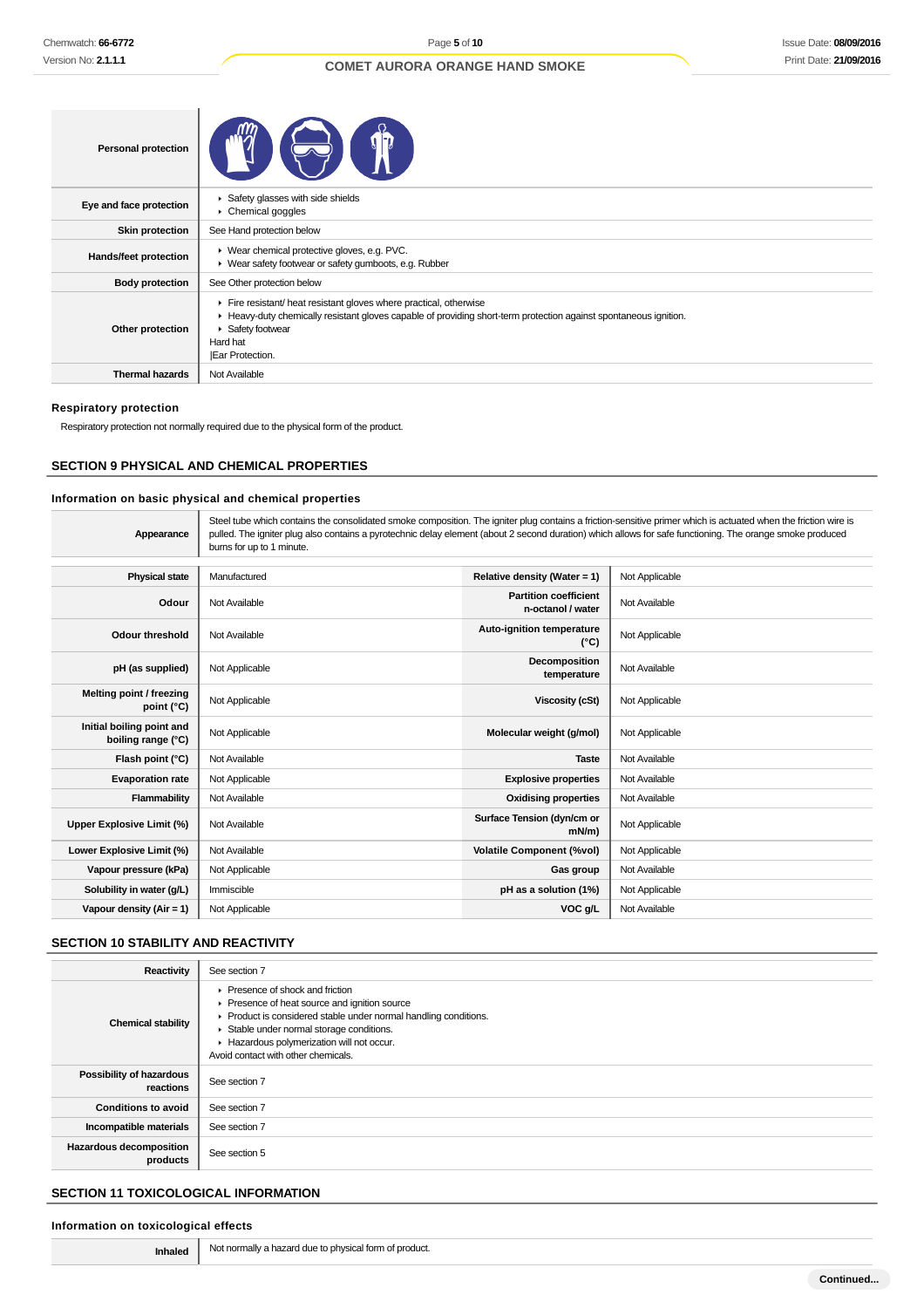|                            | Inhalation of vapour is more likely at higher than normal temperatures.<br>The vapour is discomforting |                                                                                                                                                       |  |  |  |
|----------------------------|--------------------------------------------------------------------------------------------------------|-------------------------------------------------------------------------------------------------------------------------------------------------------|--|--|--|
| Ingestion                  | Not normally a hazard due to physical form of product.                                                 |                                                                                                                                                       |  |  |  |
| <b>Skin Contact</b>        | Not normally a hazard due to physical form of product.<br>The vapour is discomforting                  |                                                                                                                                                       |  |  |  |
| Eye                        | Not normally a hazard due to physical form of product.<br>The vapour is discomforting                  |                                                                                                                                                       |  |  |  |
| Chronic                    | Generally not applicable.                                                                              |                                                                                                                                                       |  |  |  |
|                            |                                                                                                        |                                                                                                                                                       |  |  |  |
| <b>COMET AURORA ORANGE</b> | <b>TOXICITY</b>                                                                                        | <b>IRRITATION</b>                                                                                                                                     |  |  |  |
| <b>HAND SMOKE</b>          | Not Available                                                                                          | Not Available                                                                                                                                         |  |  |  |
|                            | <b>TOXICITY</b>                                                                                        | <b>IRRITATION</b>                                                                                                                                     |  |  |  |
| C.I. Solvent Yellow 14     | Not Available                                                                                          | Not Available                                                                                                                                         |  |  |  |
|                            |                                                                                                        |                                                                                                                                                       |  |  |  |
|                            | <b>TOXICITY</b>                                                                                        | <b>IRRITATION</b>                                                                                                                                     |  |  |  |
| potassium chlorate         | dermal (rat) LD50: >2000 mg/kg <sup>[1]</sup>                                                          | Nil reported                                                                                                                                          |  |  |  |
|                            | Oral (rat) LD50: 1870 mg/kg <sup>[2]</sup>                                                             |                                                                                                                                                       |  |  |  |
|                            | <b>TOXICITY</b>                                                                                        | <b>IRRITATION</b>                                                                                                                                     |  |  |  |
| alpha-lactose              | Oral (rat) LD50: >10000 mg/kg <sup>[2]</sup>                                                           | Nil reported                                                                                                                                          |  |  |  |
|                            | <b>TOXICITY</b>                                                                                        | <b>IRRITATION</b>                                                                                                                                     |  |  |  |
| kaolin                     | Not Available                                                                                          | Not Available                                                                                                                                         |  |  |  |
|                            | <b>TOXICITY</b>                                                                                        | <b>IRRITATION</b>                                                                                                                                     |  |  |  |
| dextrins                   | Not Available                                                                                          | Not Available                                                                                                                                         |  |  |  |
|                            | <b>TOXICITY</b>                                                                                        | <b>IRRITATION</b>                                                                                                                                     |  |  |  |
| zinc oxide                 | Oral (rat) LD50: >5000 mg/kg <sup>[1]</sup>                                                            | Eye (rabbit) : 500 mg/24 h - mild                                                                                                                     |  |  |  |
|                            |                                                                                                        | Skin (rabbit) : 500 mg/24 h- mild                                                                                                                     |  |  |  |
|                            | <b>TOXICITY</b>                                                                                        | <b>IRRITATION</b>                                                                                                                                     |  |  |  |
| zinc stearate              | Oral (rat) LD50: >10000 mg/kg <sup>[2]</sup>                                                           | Nil reported                                                                                                                                          |  |  |  |
|                            | <b>TOXICITY</b>                                                                                        | <b>IRRITATION</b>                                                                                                                                     |  |  |  |
| boron                      | Oral (rat) LD50: 650 mg/kg <sup>[2]</sup>                                                              | Not Available                                                                                                                                         |  |  |  |
|                            | <b>TOXICITY</b>                                                                                        | <b>IRRITATION</b>                                                                                                                                     |  |  |  |
| potassium nitrate          | dermal (rat) LD50: >5000 mg/kg <sup>[1]</sup>                                                          | Nil reported                                                                                                                                          |  |  |  |
|                            | Oral (rat) LD50: >2000 mg/kg <sup>[1]</sup>                                                            |                                                                                                                                                       |  |  |  |
|                            | <b>TOXICITY</b>                                                                                        | <b>IRRITATION</b>                                                                                                                                     |  |  |  |
| barium nitrate             | Oral (rat) LD50: 355 mg/kg <sup>[2]</sup>                                                              | Eye (rabbit):100 mg/24h - moderate                                                                                                                    |  |  |  |
|                            |                                                                                                        | Skin (rabbit): 500 mg/24h - mild                                                                                                                      |  |  |  |
|                            |                                                                                                        | 1. Value obtained from Europe ECHA Registered Substances - Acute toxicity 2.* Value obtained from manufacturer's SDS. Unless otherwise specified data |  |  |  |
| Legend:                    | extracted from RTECS - Register of Toxic Effect of chemical Substances                                 |                                                                                                                                                       |  |  |  |

| <b>C.I. SOLVENT YELLOW 14</b> | The following information refers to contact allergens as a group and may not be specific to this product.<br>Contact allergies quickly manifest themselves as contact eczema, more rarely as urticaria or Quincke's oedema. The pathogenesis of contact eczema involves<br>a cell-mediated (T lymphocytes) immune reaction of the delayed type. Other allergic skin reactions, e.g. contact urticaria, involve antibody-mediated immune<br>reactions. The significance of the contact allergen is not simply determined by its sensitisation potential: the distribution of the substance and the opportunities<br>for contact with it are equally important. A weakly sensitising substance which is widely distributed can be a more important allergen than one with stronger<br>sensitising potential with which few individuals come into contact. From a clinical point of view, substances are noteworthy if they produce an allergic test<br>reaction in more than 1% of the persons tested.<br>Detailed analysis of molecular structure indicates that the azo colourant can split off cancer-causing arylamines.<br>The azo linkage, a double bond between two nitrogen atoms, is considered the most unstable part of an azo dye.<br>The substance is classified by IARC as Group 3:<br>NOT classifiable as to its carcinogenicity to humans.<br>Evidence of carcinogenicity may be inadequate or limited in animal testing.<br>Bladder tumors recorded. Carcinogenic by RTECS criteria. |
|-------------------------------|-----------------------------------------------------------------------------------------------------------------------------------------------------------------------------------------------------------------------------------------------------------------------------------------------------------------------------------------------------------------------------------------------------------------------------------------------------------------------------------------------------------------------------------------------------------------------------------------------------------------------------------------------------------------------------------------------------------------------------------------------------------------------------------------------------------------------------------------------------------------------------------------------------------------------------------------------------------------------------------------------------------------------------------------------------------------------------------------------------------------------------------------------------------------------------------------------------------------------------------------------------------------------------------------------------------------------------------------------------------------------------------------------------------------------------------------------------------------------------------------------------|
| <b>ALPHA-LACTOSE</b>          | Equivocal tumorigenic agent by RTECS criteria.                                                                                                                                                                                                                                                                                                                                                                                                                                                                                                                                                                                                                                                                                                                                                                                                                                                                                                                                                                                                                                                                                                                                                                                                                                                                                                                                                                                                                                                      |
| <b>KAOLIN</b>                 | for bentonite clays:<br>Bentonite (CAS No. 1302-78-9) consists of a group of clays formed by crystallisation of vitreous volcanic ashes that were deposited in water.<br>The expected acute oral toxicity of bentonite in humans is very low (LD50>15 g/kg). However, severe anterior segment inflammation, uveitis and retrocorneal<br>abscess from eye exposure were reported when bentonite had been used as a prophypaste.                                                                                                                                                                                                                                                                                                                                                                                                                                                                                                                                                                                                                                                                                                                                                                                                                                                                                                                                                                                                                                                                      |
|                               |                                                                                                                                                                                                                                                                                                                                                                                                                                                                                                                                                                                                                                                                                                                                                                                                                                                                                                                                                                                                                                                                                                                                                                                                                                                                                                                                                                                                                                                                                                     |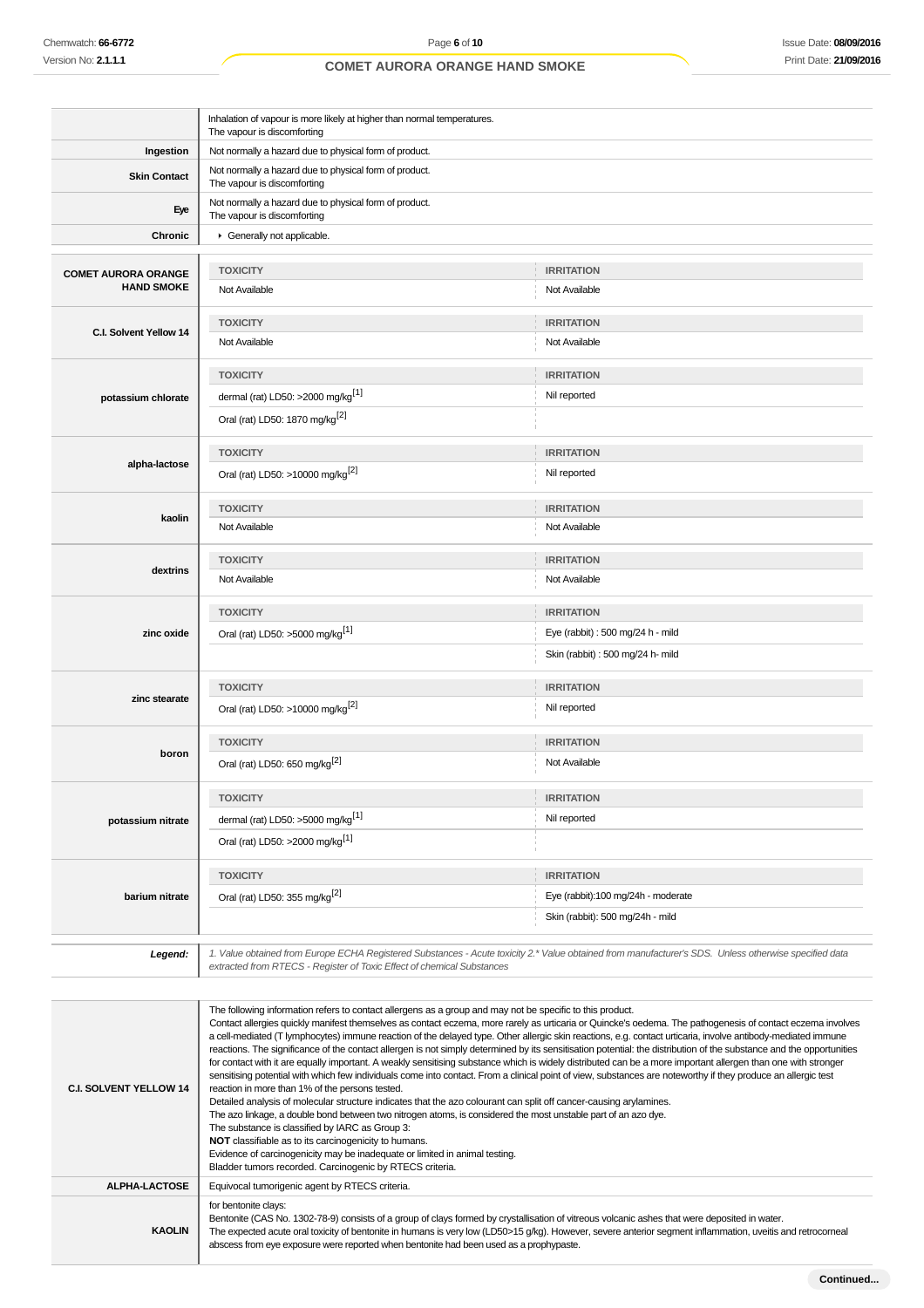$\overline{\phantom{a}}$ 

## **COMET AURORA ORANGE HAND SMOKE**

|                                                      | In a 33 day dietary (2 and 6%) and a 90 day dietary (1, 3 and 5%) studies in chickens, no changes in behaviour, overall state, clinical and biochemical<br>parameters and electrolytic composition of the blood. Repeat dietary administration of bentonite did not affect calcium or phosphorus metabolism. However,<br>larger amounts caused decreased growth, muscle weakness, and death with marked changes in both calcium and phosphorus metabolism.<br>Bentonite did not cause fibrosis after 1 year exposure of 60 mg dust (<5 um) in a rat study. However, in a second rat study, where 5 um particles were<br>intratracheally instilled at 5, 15 and 45 mg/rat, dose-related fibrosis was observed. Bentonite clay dust is believed to be responsible for bronchial asthma in<br>workers at a processing plant in USA.<br>Ingestion of bentonite without adequate liquids may result in intestinal obstruction in humans.<br>Hypokalaemia and microcytic iron-deficiency anaemia may occur in patients after repeat doses of clay. Chronic ingestion has been reported to cause myositis.                                                                                                                                                                                                                                     |                                 |                                                                                                                                                                                                                              |  |  |
|------------------------------------------------------|-----------------------------------------------------------------------------------------------------------------------------------------------------------------------------------------------------------------------------------------------------------------------------------------------------------------------------------------------------------------------------------------------------------------------------------------------------------------------------------------------------------------------------------------------------------------------------------------------------------------------------------------------------------------------------------------------------------------------------------------------------------------------------------------------------------------------------------------------------------------------------------------------------------------------------------------------------------------------------------------------------------------------------------------------------------------------------------------------------------------------------------------------------------------------------------------------------------------------------------------------------------------------------------------------------------------------------------------|---------------------------------|------------------------------------------------------------------------------------------------------------------------------------------------------------------------------------------------------------------------------|--|--|
| <b>ZINC STEARATE</b>                                 | Fatty acid salts of low acute toxicity. Their potential to irritate the skin and eyes is dependent on chain length.                                                                                                                                                                                                                                                                                                                                                                                                                                                                                                                                                                                                                                                                                                                                                                                                                                                                                                                                                                                                                                                                                                                                                                                                                     |                                 |                                                                                                                                                                                                                              |  |  |
| <b>BORON</b>                                         | Elemental boron produces lower foetal body weight in rats. As dose levels increase the effects seen include rib effects, increased foetal cardiovascular<br>malformations in the rabbit and severe testicular pathology in the rat, including testicular atrophy and sterility. Reduced foetal weight also occurs in mice.                                                                                                                                                                                                                                                                                                                                                                                                                                                                                                                                                                                                                                                                                                                                                                                                                                                                                                                                                                                                              |                                 |                                                                                                                                                                                                                              |  |  |
| <b>BARIUM NITRATE</b>                                | The material may produce moderate eye irritation leading to inflammation. Repeated or prolonged exposure to irritants may produce conjunctivitis.                                                                                                                                                                                                                                                                                                                                                                                                                                                                                                                                                                                                                                                                                                                                                                                                                                                                                                                                                                                                                                                                                                                                                                                       |                                 |                                                                                                                                                                                                                              |  |  |
| <b>C.I. SOLVENT YELLOW 14</b><br>& KAOLIN & DEXTRINS | No significant acute toxicological data identified in literature search.                                                                                                                                                                                                                                                                                                                                                                                                                                                                                                                                                                                                                                                                                                                                                                                                                                                                                                                                                                                                                                                                                                                                                                                                                                                                |                                 |                                                                                                                                                                                                                              |  |  |
| <b>ZINC OXIDE &amp; BARIUM</b><br><b>NITRATE</b>     | The material may cause skin irritation after prolonged or repeated exposure and may produce on contact skin redness, swelling, the production of vesicles,<br>scaling and thickening of the skin.                                                                                                                                                                                                                                                                                                                                                                                                                                                                                                                                                                                                                                                                                                                                                                                                                                                                                                                                                                                                                                                                                                                                       |                                 |                                                                                                                                                                                                                              |  |  |
| <b>ZINC STEARATE &amp; BORON</b>                     | Asthma-like symptoms may continue for months or even years after exposure to the material ceases. This may be due to a non-allergenic condition known as<br>reactive airways dysfunction syndrome (RADS) which can occur following exposure to high levels of highly irritating compound. Key criteria for the diagnosis<br>of RADS include the absence of preceding respiratory disease, in a non-atopic individual, with abrupt onset of persistent asthma-like symptoms within minutes<br>to hours of a documented exposure to the irritant. A reversible airflow pattern, on spirometry, with the presence of moderate to severe bronchial hyperreactivity<br>on methacholine challenge testing and the lack of minimal lymphocytic inflammation, without eosinophilia, have also been included in the criteria for diagnosis<br>of RADS. RADS (or asthma) following an irritating inhalation is an infrequent disorder with rates related to the concentration of and duration of exposure to the<br>irritating substance. Industrial bronchitis, on the other hand, is a disorder that occurs as result of exposure due to high concentrations of irritating substance<br>(often particulate in nature) and is completely reversible after exposure ceases. The disorder is characterised by dyspnea, cough and mucus production. |                                 |                                                                                                                                                                                                                              |  |  |
| <b>Acute Toxicity</b>                                | ◎                                                                                                                                                                                                                                                                                                                                                                                                                                                                                                                                                                                                                                                                                                                                                                                                                                                                                                                                                                                                                                                                                                                                                                                                                                                                                                                                       | Carcinogenicity                 | $\circ$                                                                                                                                                                                                                      |  |  |
| <b>Skin Irritation/Corrosion</b>                     | $\circ$                                                                                                                                                                                                                                                                                                                                                                                                                                                                                                                                                                                                                                                                                                                                                                                                                                                                                                                                                                                                                                                                                                                                                                                                                                                                                                                                 | Reproductivity                  | $\circ$                                                                                                                                                                                                                      |  |  |
| <b>Serious Eye</b><br>Damage/Irritation              | $\circledcirc$                                                                                                                                                                                                                                                                                                                                                                                                                                                                                                                                                                                                                                                                                                                                                                                                                                                                                                                                                                                                                                                                                                                                                                                                                                                                                                                          | <b>STOT - Single Exposure</b>   | $\circledcirc$                                                                                                                                                                                                               |  |  |
| <b>Respiratory or Skin</b><br>sensitisation          | $\circledcirc$                                                                                                                                                                                                                                                                                                                                                                                                                                                                                                                                                                                                                                                                                                                                                                                                                                                                                                                                                                                                                                                                                                                                                                                                                                                                                                                          | <b>STOT - Repeated Exposure</b> | $\circ$                                                                                                                                                                                                                      |  |  |
| Mutagenicity                                         | ⊚                                                                                                                                                                                                                                                                                                                                                                                                                                                                                                                                                                                                                                                                                                                                                                                                                                                                                                                                                                                                                                                                                                                                                                                                                                                                                                                                       | <b>Aspiration Hazard</b>        | ◎                                                                                                                                                                                                                            |  |  |
|                                                      |                                                                                                                                                                                                                                                                                                                                                                                                                                                                                                                                                                                                                                                                                                                                                                                                                                                                                                                                                                                                                                                                                                                                                                                                                                                                                                                                         | Legend:                         | $\blacktriangleright$ - Data available but does not fill the criteria for classification<br>$\blacktriangleright$ - Data required to make classification available<br>$\bigcirc$ - Data Not Available to make classification |  |  |

## **SECTION 12 ECOLOGICAL INFORMATION**

**Toxicity**

| Ingredient             | Endpoint    | <b>Test Duration (hr)</b> | <b>Species</b>                | Value               | Source         |
|------------------------|-------------|---------------------------|-------------------------------|---------------------|----------------|
| C.I. Solvent Yellow 14 | <b>LC50</b> | 96                        | Fish                          | $0.251$ mg/L        | 3              |
| C.I. Solvent Yellow 14 | <b>EC50</b> | 96                        | Algae or other aquatic plants | $0.097$ ma/L        | 3              |
| potassium chlorate     | <b>LC50</b> | 96                        | Fish                          | 1.71819mg/L         | 3              |
| potassium chlorate     | <b>EC50</b> | 48                        | Crustacea                     | >1000mg/L           | $\overline{2}$ |
| potassium chlorate     | <b>EC50</b> | 72                        | Algae or other aquatic plants | 1.9 <sub>mq/L</sub> | 4              |
| potassium chlorate     | <b>EC50</b> | 72                        | Algae or other aquatic plants | 1.9mg/L             | 2              |
| potassium chlorate     | <b>NOEC</b> | 72                        | Algae or other aquatic plants | $<$ 0.5mg/L         | 4              |
| alpha-lactose          | LC50        | 96                        | Fish                          | 7.45058mg/L         | 3              |
| alpha-lactose          | <b>EC50</b> | 96                        | Algae or other aquatic plants | 17857.93905mg/L     | 3              |
| alpha-lactose          | <b>EC50</b> | 384                       | Crustacea                     | 42.76118mg/L        | 3              |
| zinc oxide             | <b>LC50</b> | 96                        | Fish                          | 0.112mg/L           | $\overline{2}$ |
| zinc oxide             | <b>EC50</b> | 48                        | Crustacea                     | $0.105$ mg/L        | $\overline{2}$ |
| zinc oxide             | <b>EC50</b> | 72                        | Algae or other aquatic plants | $0.042$ mg/L        | 4              |
| zinc oxide             | <b>BCF</b>  | 336                       | Fish                          | 4376.673mg/L        | $\overline{4}$ |
| zinc oxide             | <b>EC20</b> | 72                        | Algae or other aquatic plants | $0.023$ mg/L        | 4              |
| zinc oxide             | <b>NOEC</b> | 72                        | Algae or other aquatic plants | 0.0000013mg/L       | $\overline{2}$ |
| zinc stearate          | <b>LC50</b> | 96                        | Fish                          | $0.439$ mg/L        | $\overline{2}$ |
| zinc stearate          | <b>EC50</b> | 48                        | Crustacea                     | $0.413$ mg/L        | $\overline{2}$ |
| zinc stearate          | <b>EC50</b> | 72                        | Algae or other aquatic plants | 0.996659994mq/L     | $\overline{2}$ |
| zinc stearate          | <b>EC50</b> | 24                        | Crustacea                     | $0.5$ mg/L          | $\overline{2}$ |
| zinc stearate          | <b>NOEC</b> | 240                       | Algae or other aquatic plants | $0.1$ mg/L          | $\overline{2}$ |
| boron                  | LC50        | 96                        | Fish                          | 74mg/L              | $\overline{2}$ |
| boron                  | EC50        | 48                        | Crustacea                     | 230mg/L             | 5              |
| boron                  | <b>EC50</b> | 96                        | Algae or other aquatic plants | 15.4mg/L            | $\overline{2}$ |
| boron                  | <b>BCF</b>  | 336                       | Algae or other aquatic plants | 8.5mg/L             | 4              |
| boron                  | <b>EC50</b> | 336                       | Algae or other aquatic plants | 8.5mg/L             | 4              |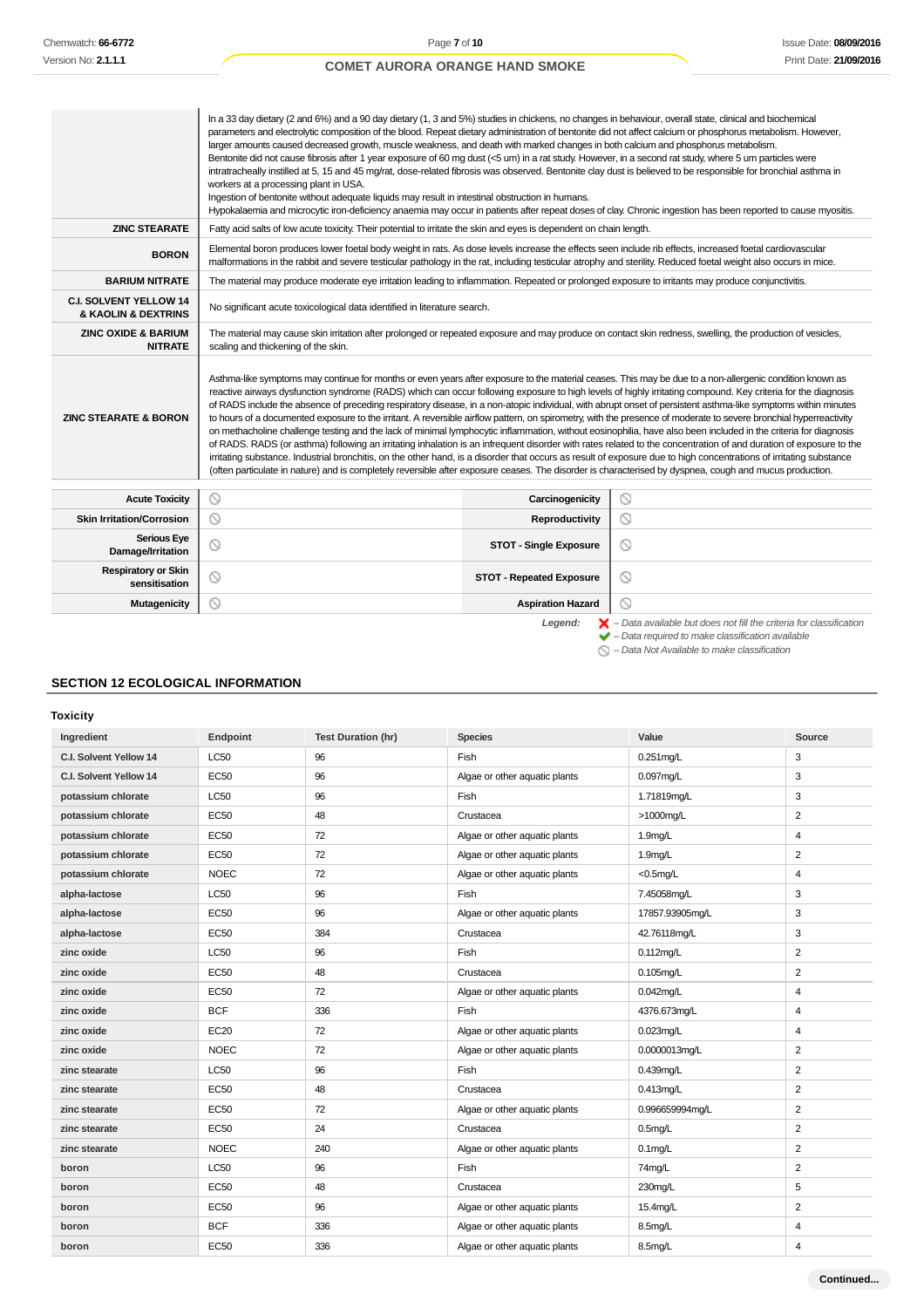| boron             | <b>NOEC</b>                                                                                                                                                                                                                                                                                                                                                                              | 576 | Fish                          | $0.001$ mg/L  | 5              |
|-------------------|------------------------------------------------------------------------------------------------------------------------------------------------------------------------------------------------------------------------------------------------------------------------------------------------------------------------------------------------------------------------------------------|-----|-------------------------------|---------------|----------------|
| potassium nitrate | <b>LC50</b>                                                                                                                                                                                                                                                                                                                                                                              | 96  | Fish                          | 22.5mg/L      | 4              |
| potassium nitrate | EC50                                                                                                                                                                                                                                                                                                                                                                                     | 48  | Crustacea                     | 490mg/L       |                |
| potassium nitrate | EC50                                                                                                                                                                                                                                                                                                                                                                                     | 96  | Algae or other aquatic plants | 1181.887mg/L  | 3              |
| potassium nitrate | EC50                                                                                                                                                                                                                                                                                                                                                                                     | 96  | Crustacea                     | 39mg/L        | 2              |
| potassium nitrate | <b>NOEC</b>                                                                                                                                                                                                                                                                                                                                                                              | 96  | Fish                          | 98.9mg/L      | $\overline{2}$ |
| barium nitrate    | <b>LC50</b>                                                                                                                                                                                                                                                                                                                                                                              | 96  | Fish                          | $>3.5$ mg/L   | $\overline{2}$ |
| barium nitrate    | EC50                                                                                                                                                                                                                                                                                                                                                                                     | 72  | Algae or other aguatic plants | $>1.92$ mg/L  | 2              |
| barium nitrate    | EC50                                                                                                                                                                                                                                                                                                                                                                                     | 72  | Algae or other aguatic plants | $>34.31$ mg/L |                |
| barium nitrate    | <b>NOEC</b>                                                                                                                                                                                                                                                                                                                                                                              | 72  | Algae or other aguatic plants | $>=1.92$ mg/L | 2              |
| Legend:           | Extracted from 1. IUCLID Toxicity Data 2. Europe ECHA Registered Substances - Ecotoxicological Information - Aquatic Toxicity 3. EPIWIN Suite V3.12 -<br>Aquatic Toxicity Data (Estimated) 4. US EPA, Ecotox database - Aquatic Toxicity Data 5. ECETOC Aquatic Hazard Assessment Data 6. NITE (Japan) -<br>Bioconcentration Data 7. METI (Japan) - Bioconcentration Data 8. Vendor Data |     |                               |               |                |

## **Persistence and degradability**

| Ingredient             | Persistence: Water/Soil     | Persistence: Air              |
|------------------------|-----------------------------|-------------------------------|
| C.I. Solvent Yellow 14 | LOW (Half-life $=$ 56 days) | LOW (Half-life $= 1.36$ days) |
| potassium chlorate     | <b>HIGH</b>                 | <b>HIGH</b>                   |
| alpha-lactose          | LOW                         | <b>LOW</b>                    |
| zinc stearate          | LOW                         | <b>LOW</b>                    |
| potassium nitrate      | <b>LOW</b>                  | <b>LOW</b>                    |

## **Bioaccumulative potential**

| Ingredient             | <b>Bioaccumulation</b>    |
|------------------------|---------------------------|
| C.I. Solvent Yellow 14 | $HIGH (LogKOW = 5.5069)$  |
| potassium chlorate     | LOW (LogKOW = $-4.6296$ ) |
| alpha-lactose          | LOW (LogKOW = $-5.1249$ ) |
| zinc oxide             | LOW (BCF = $217$ )        |
| zinc stearate          | LOW (LogKOW = $7.9444$ )  |
| potassium nitrate      | $LOW (LogKOW = 0.209)$    |

## **Mobility in soil**

| Ingredient             | <b>Mobility</b>       |
|------------------------|-----------------------|
| C.I. Solvent Yellow 14 | LOW ( $KOC = 36620$ ) |
| potassium chlorate     | LOW ( $KOC = 35.04$ ) |
| alpha-lactose          | $LOW (KOC = 10)$      |
| zinc stearate          | LOW ( $KOC = 11670$ ) |
| potassium nitrate      | LOW ( $KOC = 14.3$ )  |

## **SECTION 13 DISPOSAL CONSIDERATIONS**

| Waste treatment methods                |                                                                                                                                                                                                                                                                                                                                                                                                                                                                                                                                     |
|----------------------------------------|-------------------------------------------------------------------------------------------------------------------------------------------------------------------------------------------------------------------------------------------------------------------------------------------------------------------------------------------------------------------------------------------------------------------------------------------------------------------------------------------------------------------------------------|
| <b>Product / Packaging</b><br>disposal | Explosives must not be thrown away, buried, discarded or placed with garbage.<br>Explosives which are surplus, deteriorated or considered unsafe for transport, storage or use shall be destroyed and the statutory authorities shall be<br>notified.<br>This material may be disposed of by burning or detonation but the operation may only be performed under the control of a person trained in the safe<br>destruction of explosives.<br>Refer to local Waste Disposal Authority and supplier for suitable disposal procedure. |
|                                        |                                                                                                                                                                                                                                                                                                                                                                                                                                                                                                                                     |

## **SECTION 14 TRANSPORT INFORMATION**

| <b>Labels Required</b>  |                        |  |
|-------------------------|------------------------|--|
|                         | .4<br><b>EXPLOSIVE</b> |  |
| <b>Marine Pollutant</b> | <b>NO</b>              |  |
| <b>HAZCHEM</b>          | E                      |  |
| Land transport (ADG)    |                        |  |
| <b>UN number</b>        | 0191                   |  |
| UN proper shipping name | SIGNAL DEVICES, HAND   |  |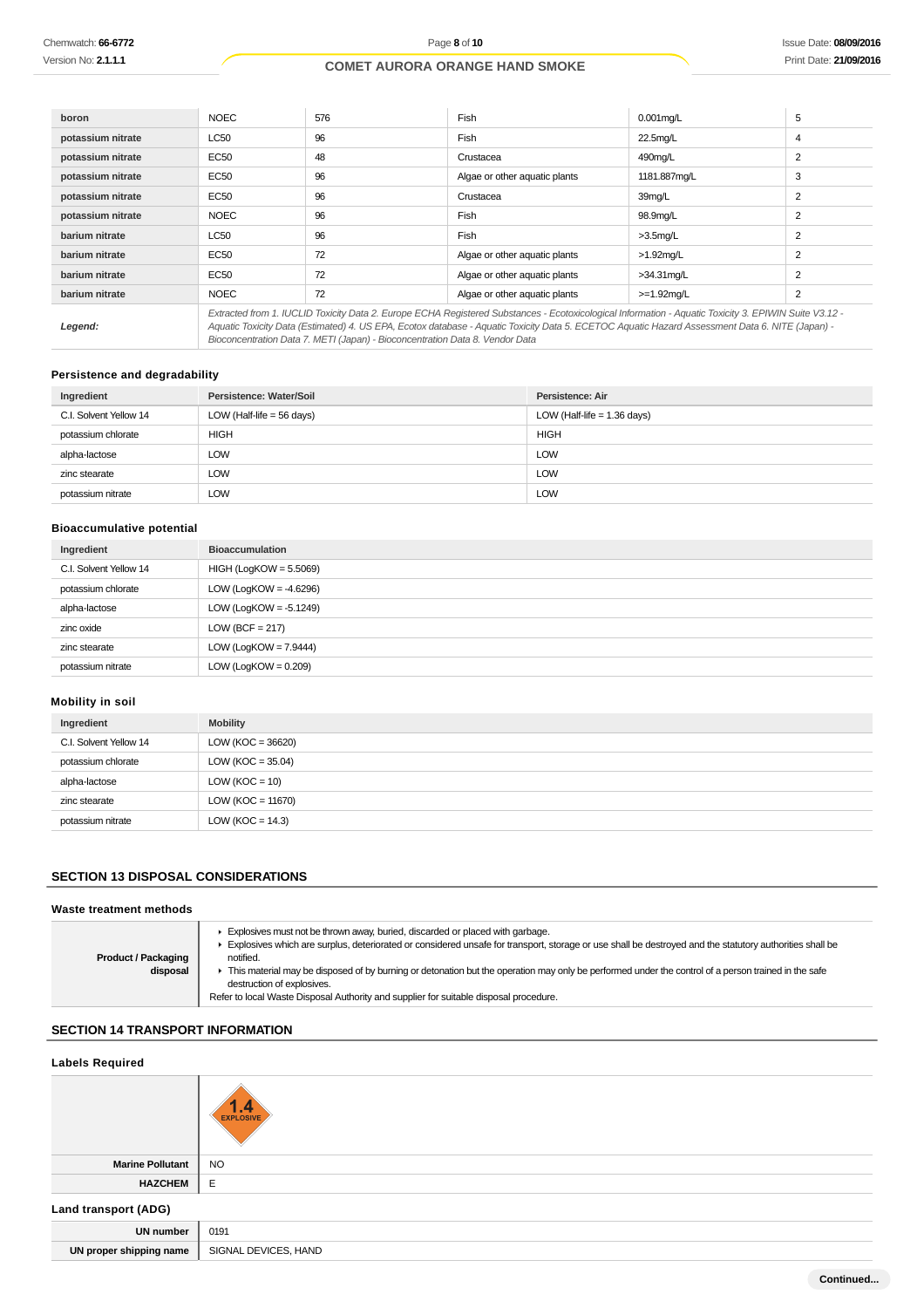| Transport hazard class(es)   | Class<br>1.4G<br>Not Applicable<br>Subrisk                    |
|------------------------------|---------------------------------------------------------------|
| Packing group                | Not Applicable                                                |
| <b>Environmental hazard</b>  | Not Applicable                                                |
| Special precautions for user | Special provisions<br>Not Applicable<br>Limited quantity<br>0 |

## **Air transport (ICAO-IATA / DGR)**

| <b>UN number</b>             | 0191                                                                                                                                                                                                                                                                                        |                                                                                    |  |
|------------------------------|---------------------------------------------------------------------------------------------------------------------------------------------------------------------------------------------------------------------------------------------------------------------------------------------|------------------------------------------------------------------------------------|--|
| UN proper shipping name      | Signal devices, hand                                                                                                                                                                                                                                                                        |                                                                                    |  |
| Transport hazard class(es)   | <b>ICAO/IATA Class</b><br>1.4G<br><b>ICAO / IATA Subrisk</b><br>Not Applicable<br>1L<br><b>ERG Code</b>                                                                                                                                                                                     |                                                                                    |  |
| Packing group                | Not Applicable                                                                                                                                                                                                                                                                              |                                                                                    |  |
| <b>Environmental hazard</b>  | Not Applicable                                                                                                                                                                                                                                                                              |                                                                                    |  |
| Special precautions for user | Special provisions<br>Cargo Only Packing Instructions<br>Cargo Only Maximum Qty / Pack<br>Passenger and Cargo Packing Instructions<br>Passenger and Cargo Maximum Qty / Pack<br>Passenger and Cargo Limited Quantity Packing Instructions<br>Passenger and Cargo Limited Maximum Qty / Pack | Not Applicable<br>135<br>75 kg<br>Forbidden<br>Forbidden<br>Forbidden<br>Forbidden |  |

## **Sea transport (IMDG-Code / GGVSee)**

| <b>UN number</b>             | 0191                                                                                                                      |  |  |
|------------------------------|---------------------------------------------------------------------------------------------------------------------------|--|--|
| UN proper shipping name      | SIGNAL DEVICES, HAND                                                                                                      |  |  |
| Transport hazard class(es)   | <b>IMDG Class</b><br>1.4G<br><b>IMDG Subrisk</b><br>Not Applicable                                                        |  |  |
| Packing group                | Not Applicable                                                                                                            |  |  |
| <b>Environmental hazard</b>  | Not Applicable                                                                                                            |  |  |
| Special precautions for user | $F-B$ , $S-X$<br><b>EMS Number</b><br>Not Applicable<br>Special provisions<br><b>Limited Quantities</b><br>$\overline{0}$ |  |  |

#### **Transport in bulk according to Annex II of MARPOL and the IBC code**

Not Applicable

## **SECTION 15 REGULATORY INFORMATION**

## **Safety, health and environmental regulations / legislation specific for the substance or mixture**

| C.I. SOLVENT YELLOW 14(842-07-9) IS FOUND ON THE FOLLOWING REGULATORY LISTS |                                                                                                  |
|-----------------------------------------------------------------------------|--------------------------------------------------------------------------------------------------|
| Australia Hazardous Substances Information System - Consolidated Lists      | International Agency for Research on Cancer (IARC) - Agents Classified by the IARC               |
| Australia Inventory of Chemical Substances (AICS)                           | Monographs                                                                                       |
| POTASSIUM CHLORATE(3811-04-9) IS FOUND ON THE FOLLOWING REGULATORY LISTS    |                                                                                                  |
| Australia Hazardous Substances Information System - Consolidated Lists      | Australia Inventory of Chemical Substances (AICS)                                                |
| ALPHA-LACTOSE(63-42-3) IS FOUND ON THE FOLLOWING REGULATORY LISTS           |                                                                                                  |
| Australia Inventory of Chemical Substances (AICS)                           |                                                                                                  |
| KAOLIN(1332-58-7) IS FOUND ON THE FOLLOWING REGULATORY LISTS                |                                                                                                  |
| Australia Exposure Standards                                                | Australia Inventory of Chemical Substances (AICS)                                                |
| DEXTRINS(9004-53-9) IS FOUND ON THE FOLLOWING REGULATORY LISTS              |                                                                                                  |
| Australia Inventory of Chemical Substances (AICS)                           |                                                                                                  |
| ZINC OXIDE(1314-13-2) IS FOUND ON THE FOLLOWING REGULATORY LISTS            |                                                                                                  |
| Australia Exposure Standards                                                | Australia Inventory of Chemical Substances (AICS)                                                |
| Australia Hazardous Substances Information System - Consolidated Lists      | International Agency for Research on Cancer (IARC) - Agents Classified by the IARC<br>Monographs |